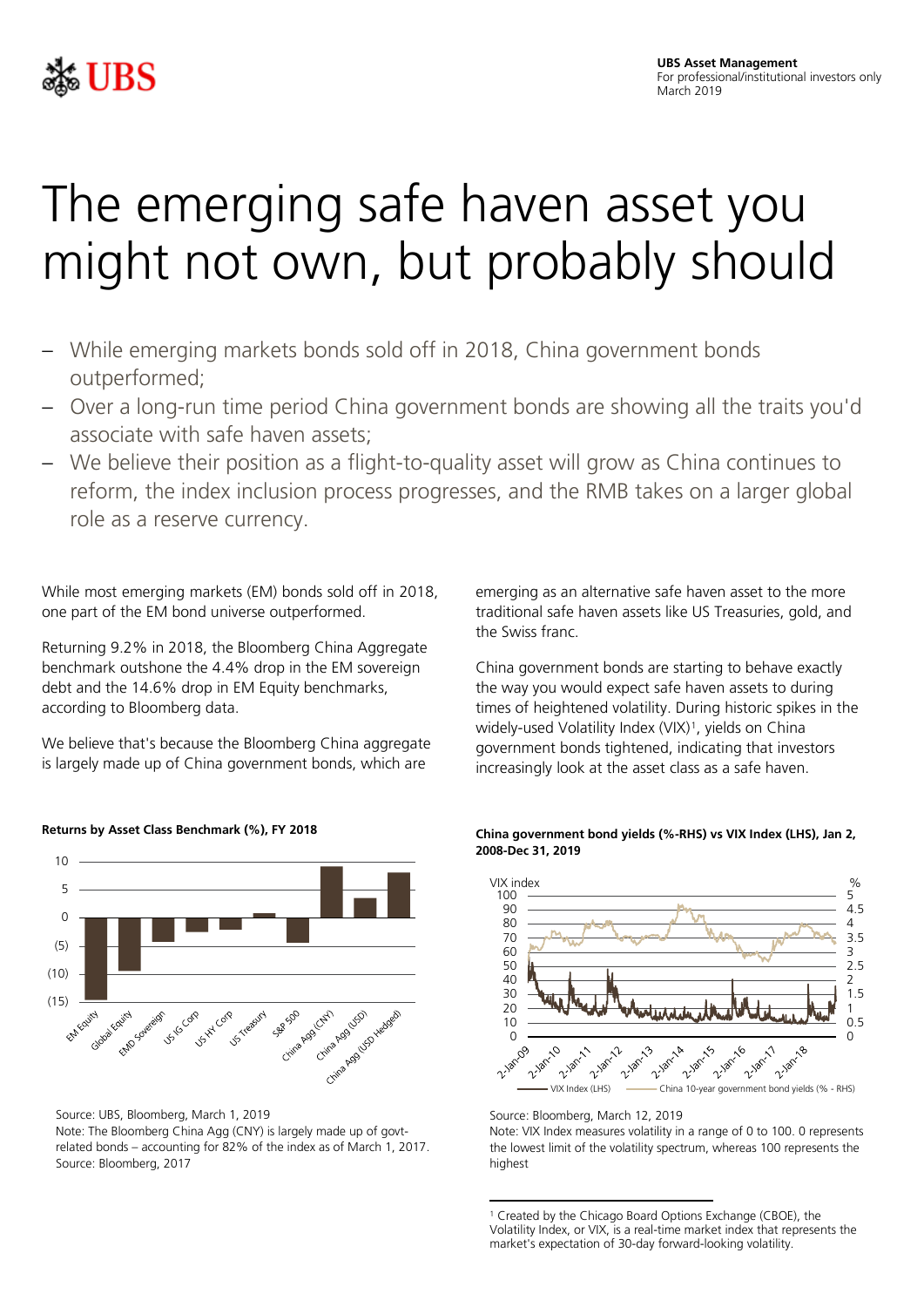There are two principal reasons for this:

- **China is a net creditor country:** with current account surpluses and foreign exchange reserves of close to USD 3 trillion<sup>[2](#page-1-0)</sup>, China has an exceptionally strong external position. Furthermore, China's level of government debt as a % of GDP (65.1%) is far lower than the 116.9% in the US, and 235.4% in Japan<sup>3</sup>.
- **China government bonds offer attractive yields and low correlation**: at the time of writing, China government bonds offer a real yield pick-up of between 80-200bps<sup>[4](#page-1-2)</sup> compared with similar assets in US, Japan, German, and UK. Additionally, China government bonds have low correlation ranging between 0.03 and 0.23 against other major global aggregate benchmarks.

**Correlation of onshore China bonds with major global bond benchmarks, October 2005-September 2018 (USD)**



Source: Bloomberg, September 30, 2018

We see three specific trends that will bolster the position of China government bonds as safe haven assets in the future, namely:

- **Ongoing reforms and improving accessibility**: we've seen tax exemptions and the introduction of block trading in the past 12 months, and we expect further moves from the Chinese government like widening the Bond Connect system to continue opening up the onshore market to international investors.
- **The process of index inclusion:** Bloomberg's inclusion of Chinese bonds is, we believe, the start of a process through which over index providers, like FTSE Russell and JP Morgan, bring onshore bonds into their indices, with China government bonds likely being only the first bond class to be included.
- **The rise of the RMB as a reserve currency**: Though the USD is a dominant reserve currency, a number of trends are playing out that will boost the RMB as an alternative. Specifically, the closer integration of Chinese onshore markets with the global financial system, the process of index inclusion, the growing role of RMB-denominated oil payments, and the rise of CHAPS as an alternative to the USD-dominated SWIFT payment system.

So with these trends in mind, plus compelling fundamentals, we believe that China government bonds may continue to emerge as a go-to, safe-haven asset, and that's something that all investors should be aware of.

–

**.** 

<span id="page-1-0"></span><sup>2</sup> Bloomberg, January 2019

<span id="page-1-1"></span><sup>3</sup> IMF World Economic Outlook, October 2018

<span id="page-1-2"></span><sup>4</sup> Source: Bloomberg. Real yields based on Core CPI. As of end December 2018 from data available February 2019. Assets compared

are 10-year government bonds issued by the respective governments.